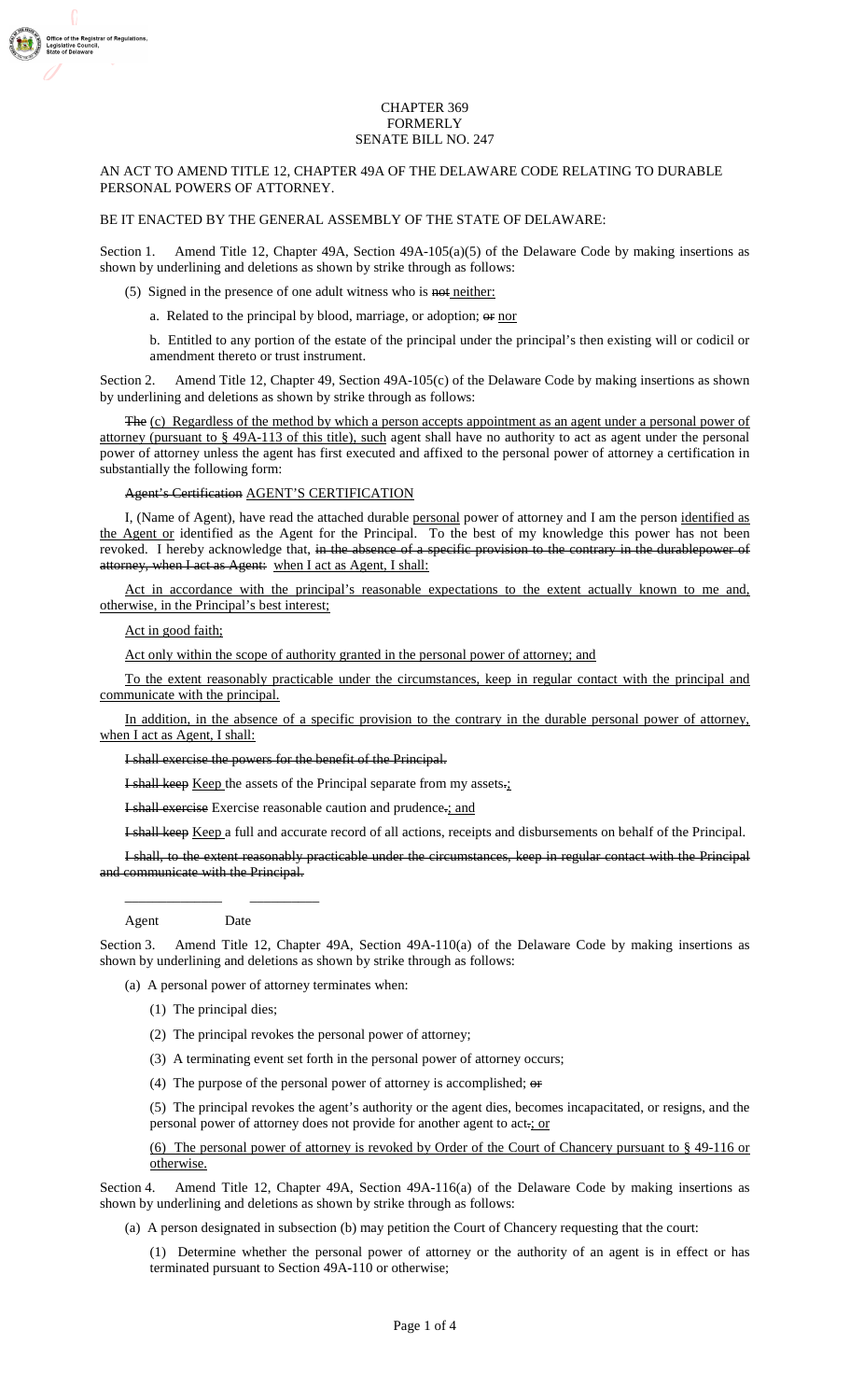(2) Compel the agent to exercise or refrain from exercising authority in a particular manner or for a particular purpose;

(3) Compel the agent to account for transactions conducted on the principal's behalf pursuant to Section 49A-114(g);

(4) Modify, suspend, or rescind revoke the powers of the agent to act under a personal power of attorney, and, if the principal has not designated another agent or successor agent in the personal power of attorney, appoint such other designated another agent to act in place of the agent whose powers are modified, suspended, or rescind revoked; or

(5) Determine an agent's liability for violation of this Chapter his or her duties pursuant to Section 49A-1114; or

(6) Compel a person to accept a personal power of attorney if required  $\frac{1}{2}$  by Section 49A-120.

Section 5. Amend Title 12, Chapter 49A, Section 49A-118(2)a. of the Delaware Code by making insertions as shown by underlining and deletions as shown by strike through as follows:

(2) If there is no person described in paragraph (1), to:

a. the principal's primary caregiver

Section 6. Amend Title 12, Chapter 49A, Section 49A-119(b) of the Delaware Code by making insertions as shown by underlining and deletions as shown by strike through as follows:

(b) A person that in good faith accepts an acknowledged personal power of attorney without actual knowledge that the signature is not genuine may rely upon the a presumption under Section 49A-105 that the signature is genuine.

Section 7. Amend Title 12, Chapter 49A, Section 49A-119(d) of the Delaware Code by making insertions as shown by underlining and deletions as shown by strike through as follows:

(d) A person that is asked to accept an acknowledged personal power of attorney may request, and rely upon, without further investigation, an English translation-, under oath of the translator, of the personal power of attorney if it contains, in whole or in part, language other than English.

Section 8. Amend Title 12, Chapter 49A, Section 49A-120 of the Delaware code by making insertions as shown by underlining and deletions as shown by strike through as follows:

(a) Except as otherwise provided in subsection (b):

(1) A person shall accept an acknowledged personal power of attorney that is originally written in English or is translated into English, under oath of the translator; and

(2) A person may not require an additional or different form of personal power of attorney for authority granted in the personal power of attorney presented.

(b) A person is not required to accept an acknowledged personal power of attorney if:

(1) The person is not otherwise required to engage in a transaction with the principal in the same circumstances;

(2) Engaging in a transaction with the agent or the principal in the same circumstances would be inconsistent with state or federal law;

(3) The person has actual knowledge of the termination of the agent's authority or of the personal power of attorney before exercise of the power;

(4) The person has actual knowledge that the personal power of attorney is not valid has been terminated or revoked, or is void or invalid, or that the agent does not have the authority to perform the act requested; or

(5) The person promptly makes, has made, or has actual knowledge that another person has made, a report to the appropriate law enforcement or social service agency stating a good faith belief that the principal may be subject to physical or financial abuse, neglect, exploitation, or abandonment by the agent or a person acting for or with the agent.

(c) A person that refuses in violation of this section to accept an acknowledged personal power of attorney is subject to:

(1) A court order mandating compelling acceptance of the personal power of attorney; and

(2) Liability for damages, including reasonable attorney's fees and costs, incurred in any action or proceeding that confirms the validity of the personal power of attorney or mandates authority of the agent to act, or compels acceptance of the personal power of attorney.

Section 9. Amend Title 12, Chapter 49A, Section 49A-202(a) of the Delaware Code by making insertions as shown by underlining and deletions as shown by strike through as follows:

(a) A reference in a personal power of attorney to general authority with respect to the short descriptive term used for a subject in Sections §§ 49A-204 through 49A-217 of this title or a citation to a section of Sections §§ 49A-204 through 49A-217 of this title granting general authority over that subject incorporates the entire section as if it were set out in full in the personal power of attorney.

Section 10. Amend Title 12, Chapter 49A, Section 49A-203(4) of the Delaware Code by making insertions as shown by underlining and deletions as shown by strike through as follows: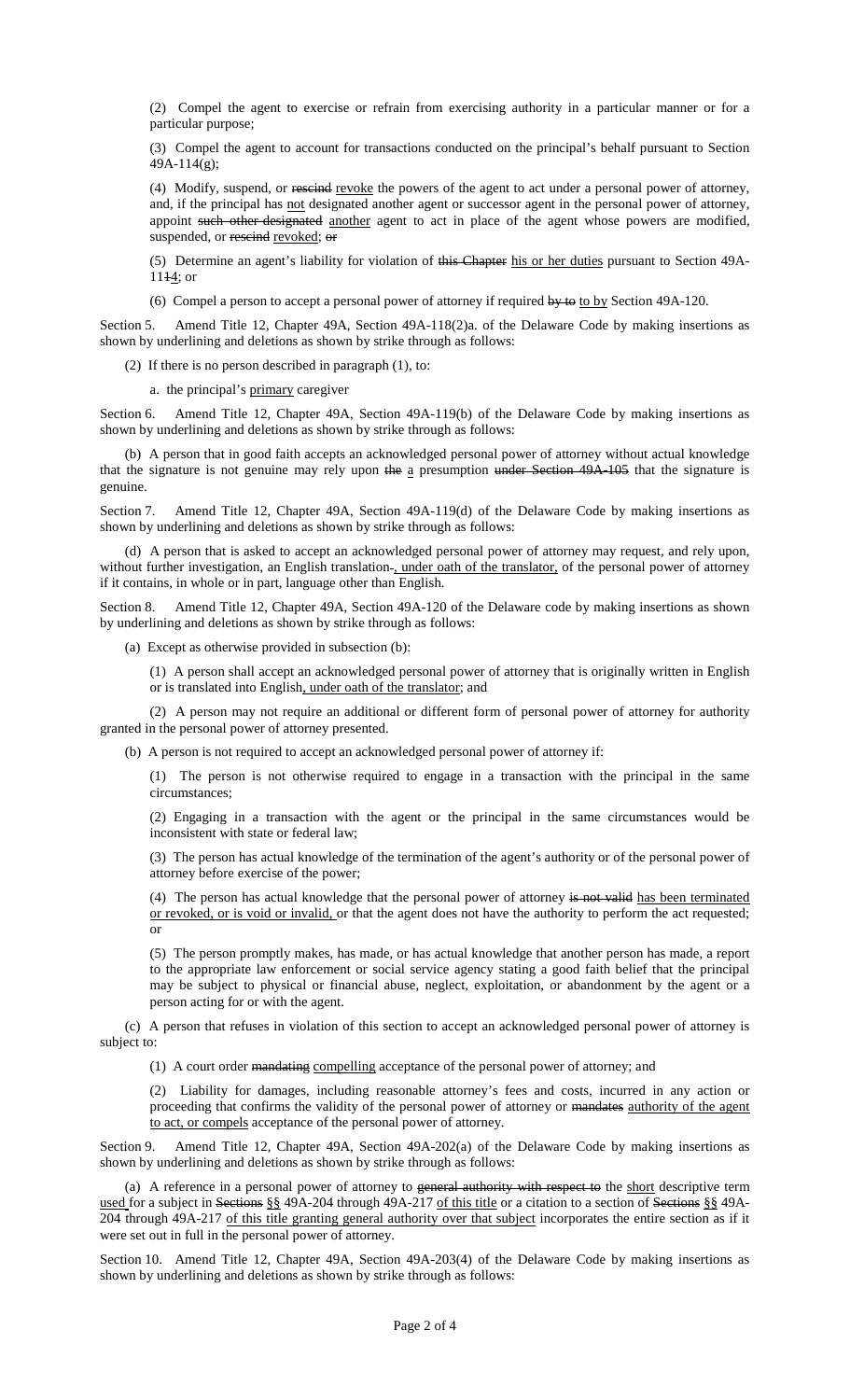(4) Initiate, participate in, submit to alternative dispute resolution, settle, oppose, or propose or accept a compromise with respect to a claim existing in favor of or against the principal-or intervene in litigation relating to the claim;

Section 11. Amend Title 12, Chapter 49A, Section 49A-213(a) of the Delaware Code by making insertions as shown by underlining and deletions as shown by strike through as follows:

(a) Unless the personal power of attorney otherwise provides, and after taking into consideration the principal's resources, language in a personal power of attorney granting general authority with respect to personal and family maintenance authorizes the agent to:

(1) Perform the acts necessary to maintain the usual and customary standard of living of the principal, the principal's spouse, minor children, disabled adult children, children who are full time students under the age of 25, and dependents as defined under Internal Revenue Code § 152.;

(2) Provide living quarters for the individuals described in paragraph (1) by:

a. Purchase, lease, or other contract; or

b. Paying the operating costs, including interest, amortization payments, repairs, improvements, and taxes, for premises owned by the principal or occupied by those individuals;

(3) Provide normal domestic help, usual vacations and travel expenses, and funds for shelter, clothing, food, appropriate education, including postsecondary and vocational education, and other current living costs for the individuals described in paragraph (1);

(4) Pay expenses for necessary health care and custodial care on behalf of the individuals described in paragraph (1);

(5) Act as the principal's personal representative pursuant to the Health Insurance Portability and Accountability Act [P.L. 104-191], Sections 1171 through 1179 of the Social Security Act, 42 U.S.C. Section 1320d, as amended, and applicable regulations, to obtain information to make decisions relating to the past, present, or future payment for the provision of health care consented to by the principal or anyone authorized under the law of this State to consent to health care on behalf of the principal;

Continue any provision made by the principal for automobiles or other means of transportation, including registering, licensing, insuring, and replacing them, for the individuals described in paragraph (1);

(7) Maintain credit and debit accounts for the convenience of the individuals described in paragraph  $(a)(1)$ and open new accounts; and

(8) Continue payments incidental to the membership or affiliation of the principal in a religious institution, club, society, order, or other organization or to continue contributions to those organizations.; and

(9) Continue usual and existing payments for domestic help, usual vacations and travel expenses.

Section 12. Amend Title 12, Chapter 49A, Section 49A-214(a) of the Delaware Code by making insertions as shown by underlining as follows:

(a) In this section, "benefits from governmental programs or civil or military service" means any benefit, program or assistance provided under a statute or regulation of the United States or any state or territory thereof (including the District of Columbia)(hereinafter collectively referred to as a "statute or regulation") including, but not limited to, Social Security, Medicare, and Medicaid.

Section 13. Amend Title 12, Chapter 49A, Section 49A-301 of the Delaware Code relating to "Agent Certification", by making insertions as shown by underlining and deletions as shown by strike through as follows:

#### Agent's Certification

I, (Name of Agent), have read the attached durable personal power of attorney and I am the person identified as the Agent or identified as the Agent for the Principal. To the best of my knowledge this power has not been revoked. I hereby acknowledge that, in the absence of a specific provision to the contrary in the durable power of when I act as Agent: when I act as Agent, I shall:

Act in accordance with the principal's reasonable expectations to the extent actually known to me and, otherwise, in the Principal's best interest;

Act in good faith;

Act only within the scope of authority granted in the personal power of attorney; and

To the extent reasonably practicable under the circumstances, keep in regular contact with the principal and communicate with the principal.

In addition, in the absence of a specific provision to the contrary in the durable personal power of attorney, when I act as Agent, I shall:

I shall exercise the powers for the benefit of the Principal.

\_\_\_\_\_\_\_\_\_\_\_\_\_\_ \_\_\_\_\_\_\_\_\_\_

I shall keep Keep the assets of the Principal separate from my assets.

I shall exercise Exercise reasonable caution and prudence.; and

I shall keep Keep a full and accurate record of all actions, receipts and disbursements on behalf of the Principal.

I shall, to the extent reasonably practicable under the circumstances, keep in regular contact with the Principal and communicate with the Principal.